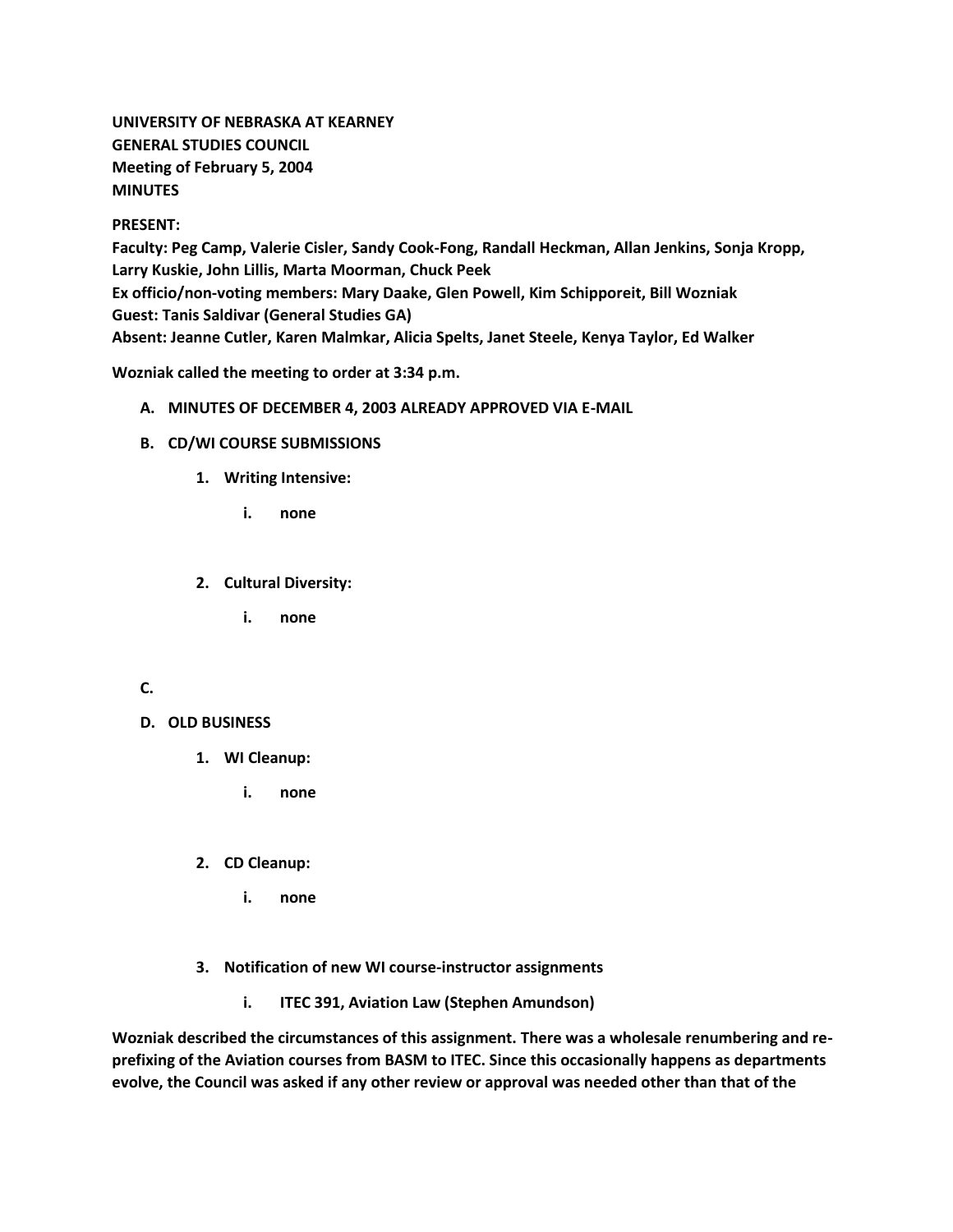**Director of General Studies. There was no objection to the Director handling those cases, then informing the Council.**

#### **4. General Studies Assessment Update:**

**Wozniak would like to reserve most of the next meeting agenda for a presentation of the assessment data collected this academic year. His intention is develop an assessment annual schedule including data collection in the fall semester and data analysis, data review, and strategic planning in the spring. The March or April meeting would include a review of the data, and the May meeting could include program planning, program development, and assessment of the procedures used to collect data. To continue the process, a number of departments are being considered for the next round of student outcome assessment next fall. Wozniak will contact the Chairs of these departments and ask for their cooperation.**

#### **5. [Capstone Proposal](http://www.unk.edu/academicaffairs/generalstudies/index.php?id=3854) (second reading, attached)**

**Wozniak described an addition to the proposal-the last paragraph under "Rationale." The proposal was amended to include an assessment component that would be included in the design of the course and that would assist in the assessment of the General Studies Program as a whole.** *Lillis (Cisler) moved for approval of the changes to the objectives and the catalog description of the category. Motion passed.* **There was extensive discussion concerning the rationale and the likelihood of success of such courses. Given the importance of student head count (SCH) in driving budget decisions, it is clear that there is little incentive for a department to develop a teamtaught course. It is not clear how to handle the generated SCH for such a course nor how such a course would be handled with regard to faculty workload, especially if the course is team-taught by faculty from different Colleges. Other problems would include how such a course would be listed in the schedule. Schipporeit suggested there needs to be some answers to these questions before faculty will develop such courses. Wozniak indicated the answers are not within the General Studies Council purview, but under the control of the Deans and the Departments. Peek suggested that the Director (and any volunteers from the Council-so far Larry Kuskie and Chuck Peek) meet with the Deans to see how some of these problems can be solved.** *Peek (Jenkins) moved for approval of the amended rationale. Motion passed.* **The amended proposal is attached.**

**6. Liberal Studies at UNK** 

### **a. [Proposal from Modern Languages](http://www.unk.edu/academicaffairs/generalstudies/index.php?id=3855)**

**Kropp reviewed her document concerning Modern Languages. Modern Languages is asking the Council to put foreign language study more within the mainstream of the GS program-- based on a suggestion in the Academic Program Review Report, the NSSE data, as well as the recognized need to prepare students to function in a global environment. The report also points out the difficulty to do so within the existing General Studies program. There was a consensus admitting to the need to emphasize foreign language more and admitting to the practical problems in doing so. The discussion will be continued at future meetings, in the context of other recommendations from the APR.**